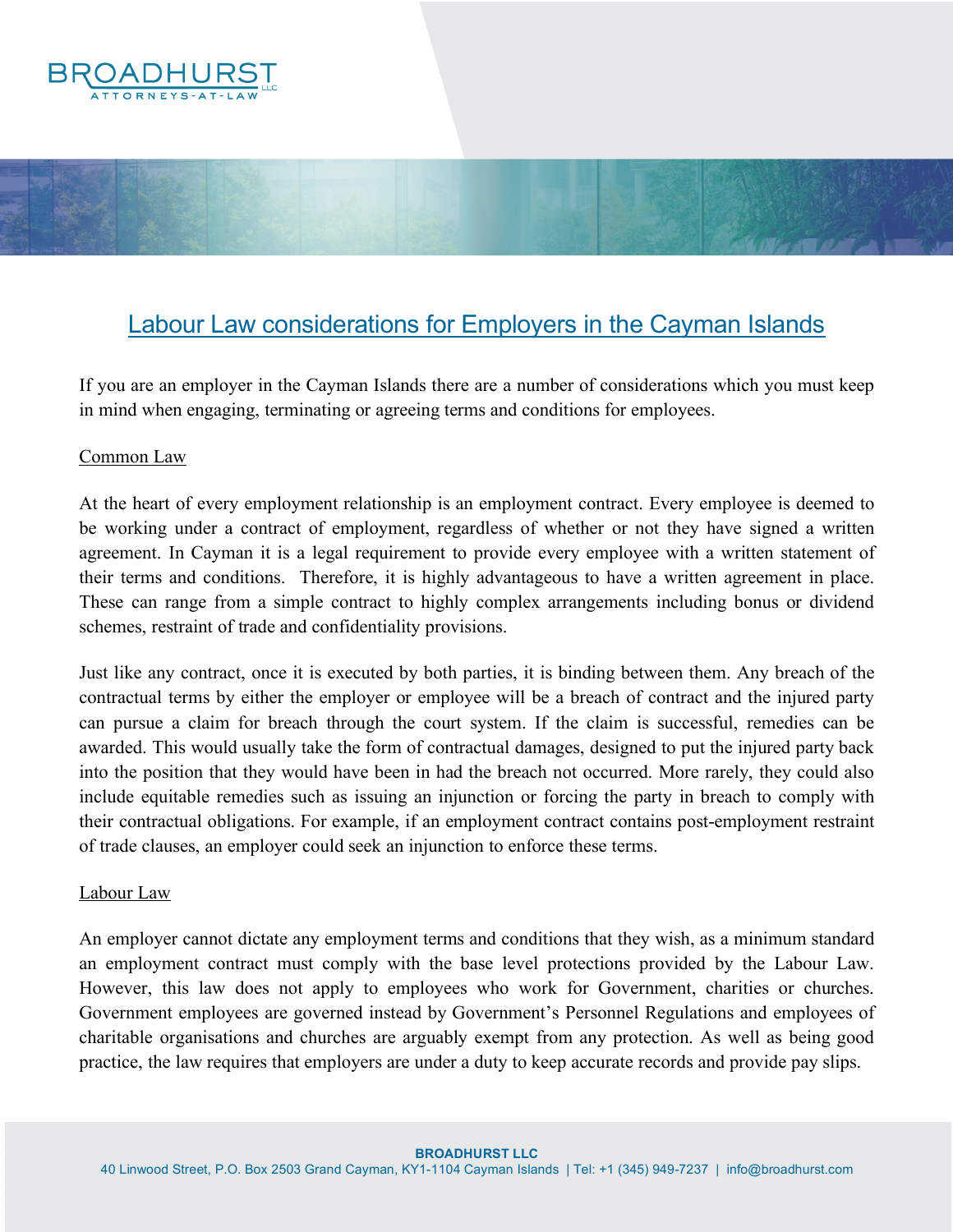



The Labour Law contains minimum standards relating to various common employment terms and conditions such as:

- Probation periods;
- Notice periods;
- Vacation leave;
- Sick leave:
- Maternity leave;
- Standard work week and day, overtime pay and rest periods;
- Gratuities; and
- Health and safety.

Employees can be dismissed without cause by providing them with the requisite notice period, whichever is the higher of the period of time between paydays or the notice period provided for in their contract of employment. In such a situation, and where an employee has been employed in excess of one year, an employee will be entitled to severance pay. Severance pay should be calculated at a rate of one week's wages, at the employee's latest basic wage, for each completed year of service.

Severance pay does not need to be paid if an employer is dismissing an employee for cause. However, an employer must ensure that they are in compliance with the provisions of the Labour Law or the employee may have a claim for unfair dismissal. The Law directs that a dismissal for good cause shall not be unfair if it is for reason of misconduct so serious that the employer cannot reasonably be expected to take any course of action other than termination. Examples would include conduct where the employment relationship cannot reasonably be expected to continue, committing a criminal offence in the course of employment, behaving immorally in the course of his duties or being under the influence of a controlled drug or alcohol during the hours of employment.

In instances where the misconduct does not reach the level of serious misconduct as previously defined, but is still conduct which the employer should not be expected to tolerate a repetition of, for example, absenteeism or not performing duties in a satisfactory manner, the employer should provide a written warning to the employee. This warning should state the action that the employer intends to take in the event of further misconduct. If the employee subsequently commits another act of misconduct of any kind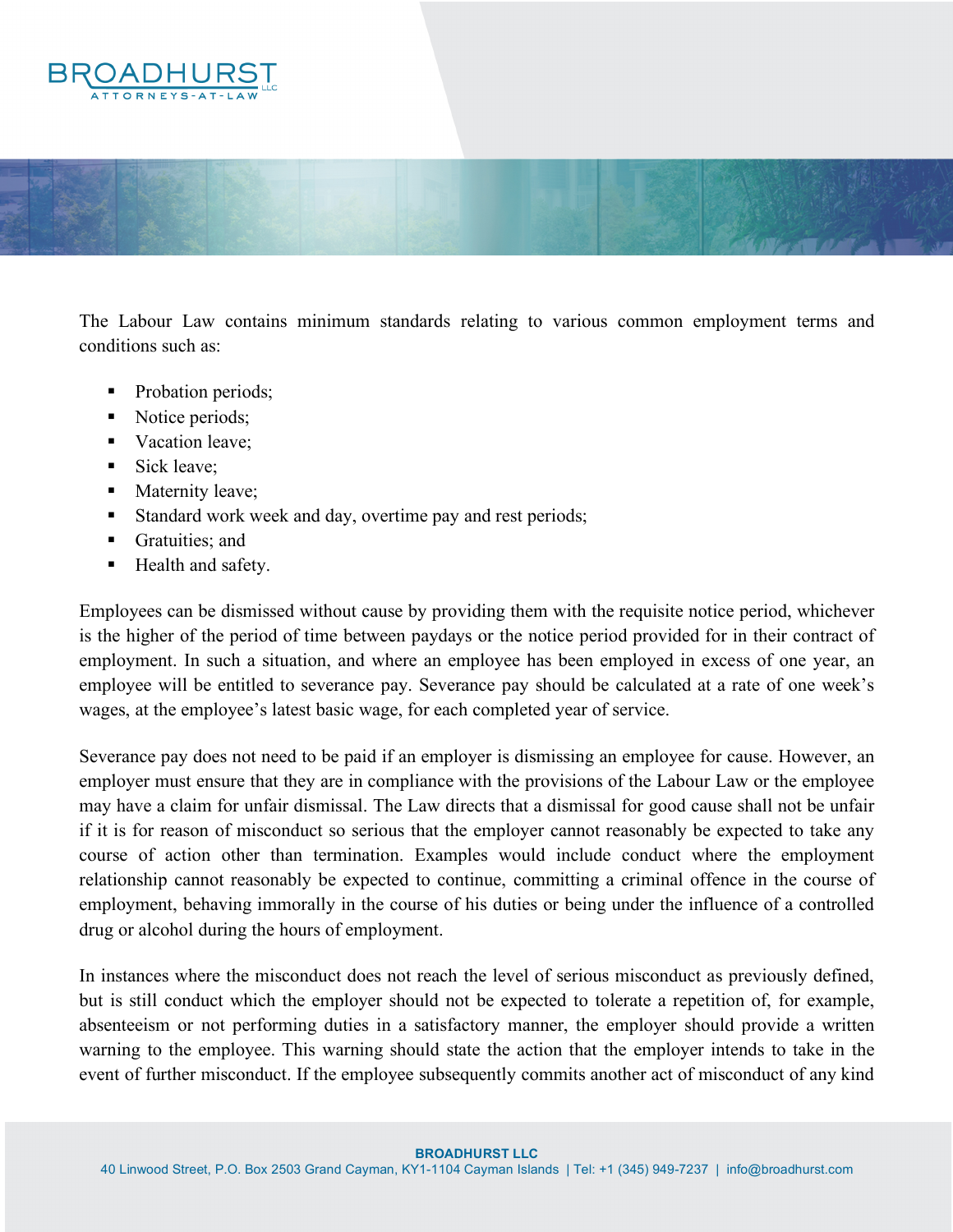



in relation to his work, the employer may terminate the employment of the employee without further notice.

Since the circumstances of dismissal can be complex and an employee who believes that he has been dismissed unfairly may apply to the Labour Tribunal for a determination, it is important that employers navigate the dismissal process sensibly and seek expert advice if they are unsure.

## Minimum Wage

Since 2016, when national minimum wage was introduced in the Cayman Islands, employers have been required to pay workers at least \$6.00 per hour, before any deductions. There are slightly different rates applying to certain classes of employee such as live-in household employees, those working under approved schemes of gratuities or employees working on a commission basis.

#### Gender Discrimination

The Labour Law provides basic anti-discrimination provisions but the Gender Equality Law provides more detailed provisions to eradicate gender discrimination in the work place. It outlaws sexual harassment in the workplace and treating men and women differently in relation to terms and conditions of employment, including equality of pay. This means that employers should carefully consider their pay structures ensuring that men and women who do equal roles or work of equal value are paid the same.

#### Pension

Every employee between the age of eighteen and sixty five must be a member of a pension plan. An employer must contribute not less than five per cent of the employee's earnings up to the annual maximum pensionable earnings (currently CI\$87,000), although the employer can choose to pay more. The employee must then contribute any difference between the amount paid by the employer and ten percent of their earnings. For a Caymanian employee, an employer must start making contributions at commencement of employment but for an employee on a work permit, employers are given a six month grace period. Employer's do not need to pay pension contributions for household domestic employees.